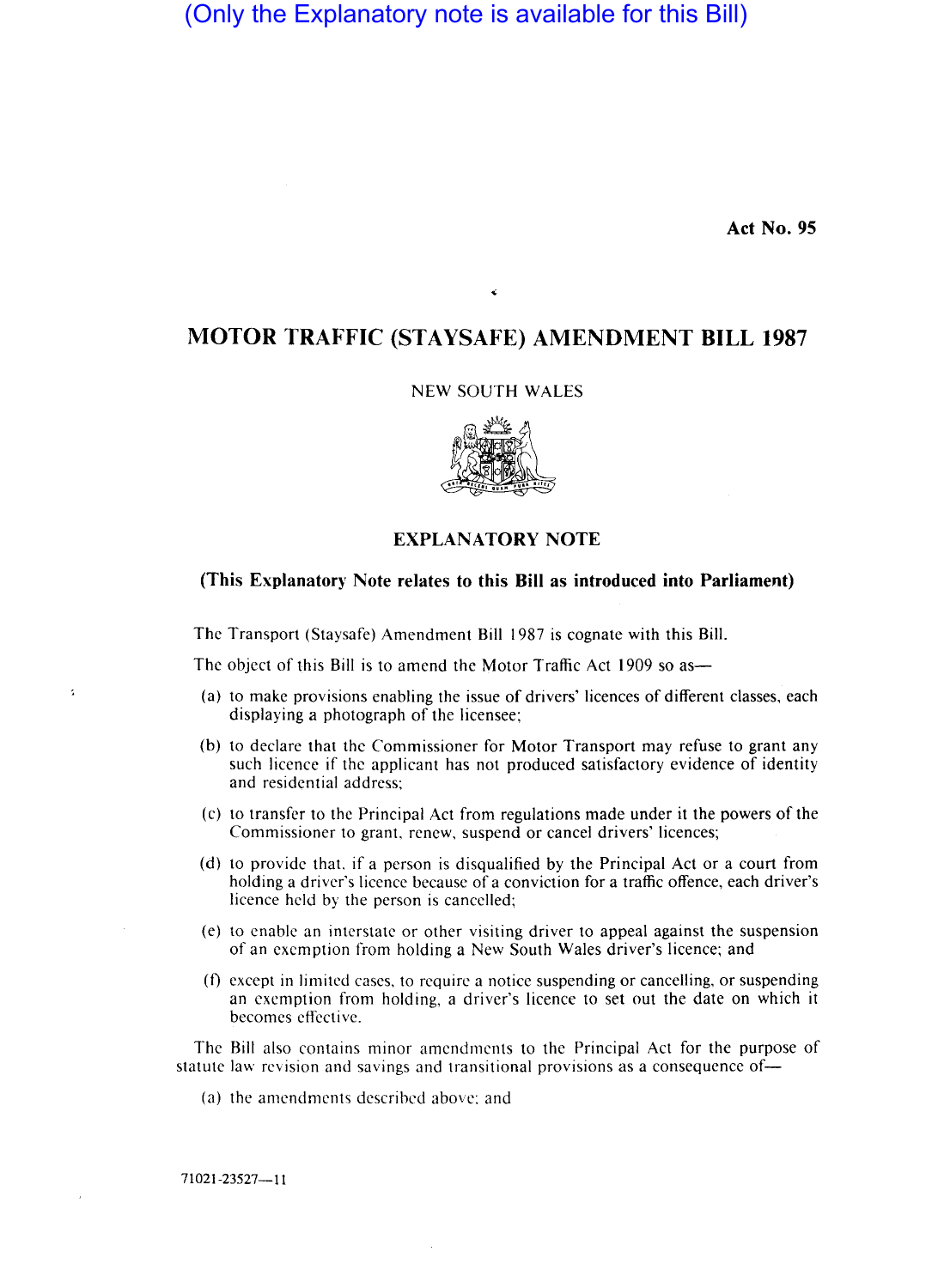(b) the intention to repeal the provisions of the Transport Act 1930 relating to drivers' licences for public vehicles.

The intention is that all motor vehicle drivers' licences will be issued under the Principal Act, as amended by the proposed Act.

Clause I specifies the short title of the proposed Act.

Clause 2 provides that the amendments relating to drivers' licences to be made by the proposed Act will commence on a day or days proclaimed by the Governor-in-Council.

Clause 3 defines the Principal Act.

Clause 4 gives effect to the Schedules of amendments.

Clause 5 gives effect to the Schedule of savings and transitional provisions.

#### SCHEDULE 1-AMENDMENTS RELATING TO THE GRANTING OF DRIVERS' LICENCES

Schedule I (I) substitutes the definition of "Licensed" in section 2 (Interpretation) of the Principal Act because drivers' licences are to be granted under that Act instead of under the regulations.

Schedule I (2) amends section 3 (Regulations) of the Principal Act so as to make it clear that regulations may be made with respect to the issue of, and other administrative details concerning, licences to be granted under that Act, as amended by the proposed Act.

Schedule 1 (3) substitutes section 3A (Part II and the regulations not to apply in certain cases) of the Principal Act so as to make it clear that that Act, as amended by the proposed Act. does not apply to the registration of public vehicles registered under the Transport Act 1930 (but will apply to the licensing of their drivers).

Schedule I (4) makes minor amendments to the Principal Act as a consequence of the intended transfer to that Act of the drivers' licensing scheme presently provided by the regulations made under it.

Schedule I (5) makes minor amendments to the Principal Act as a consequence of the intended transfer to that Act of the drivers' licensing scheme presently provided by and under the Transport Act 1930.

Schedule 1 (6) inserts proposed sections 11AA, 11AB and 11AC into the Principal Act. Of the proposed sections:

- Section 11AA (Grant and renewal of drivers' licences) empowers the Commissioner to grant and renew drivers' licences of different classes. The Commissioner may refuse to grant or renew a licence if-
	- (a) the applicant has not been photographed so as to provide, or provided, a photograph suitahle for use on the licence: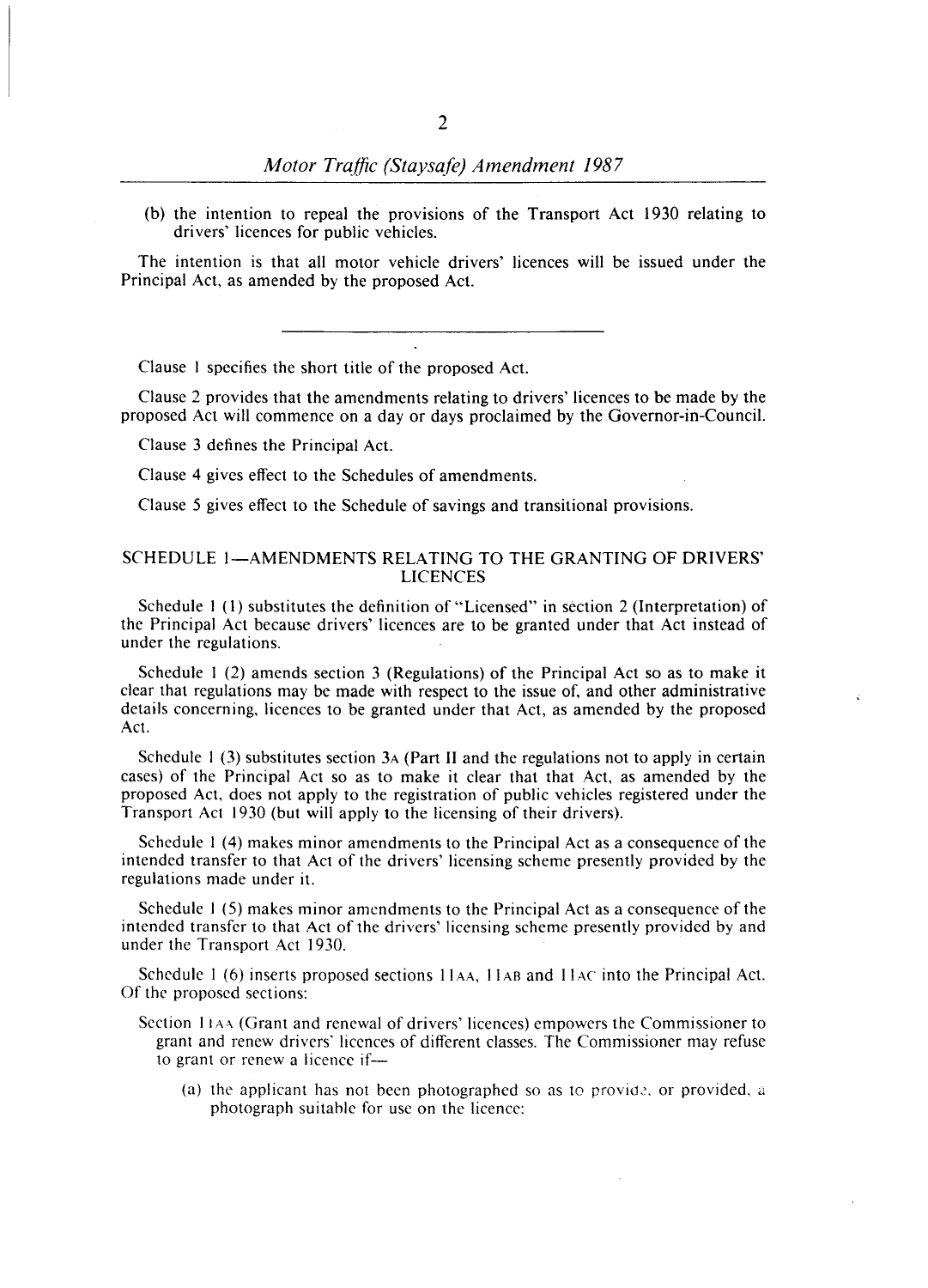- (b) there is not sufficient evidence of the applicant's identity; or
- (c) any relevant requirement made of the applicant by the regulations has not been satisfied.

Drivers' licences will be subject to general terms and conditions fixed by the regulations and other terms and conditions, if any, which may be imposed on particular licences. Any photograph taken or provided under the proposed section is not to be used for any purpose except reproducing the driver's image on the licence.

- Section IIAB (Suspension or cancellation of drivers' licences by the Commissioner) enables the suspension or cancellation of drivers' licences for prescribed reasons. A licence has no legal effect while suspended.
- Section 11<sub>4</sub>C (Renewal of suspended drivers' licences) allows a driver's licence to be renewed even while it is suspended, but without affecting the period of suspension.

#### SCHEDULE 2-MISCELLANEOUS AMENDMENTS RELATING TO DRIVERS' LICENCES

Schedule 2 (I), (2) and (4) respectively amend sections 4B (Races, attempts on speed records, etc.), 7A (Offences committed by disqualified drivers, etc.) and 10A (Disqualification for certain major offences) of the Principal Act, which presently provide for the automatic suspension of the driving licence of a person who commits any offence under those sections, as a consequence of the intended insertion of proposed section 10AA into that Act. Under the scheme provided by that proposed section, any such licence will be cancelled instead of suspended.

Schedule 2 (3) repeals and re-enacts subsections  $(1)$ – $(3)$  of section 10 (Court may impose penalty and disqualify driver on conviction) of the Principal Act. The proposed subsections-

- (a) re-state the general penalty for an offence under the Principal Act for which no specific penalty is provided; and
- (b) provide that, if a court exercises its option under that section to disqualify a person from obtaining a driver's licence, because of the person's committing any offence under that Act, the disqualification will not operate to suspend the licence but result in cancellation of the licence under proposed section 10AA.

Schedule 2 (5) inserts proposed section 10AA (Effect of disqualification) into the Principal Act which will-

- (a) cancel any driver's licence of a person disqualified from holding such a licence; and
- (b) create an offcncc if a person disqualified from holding a driver's licence fails to surrender it to the Commissioner.